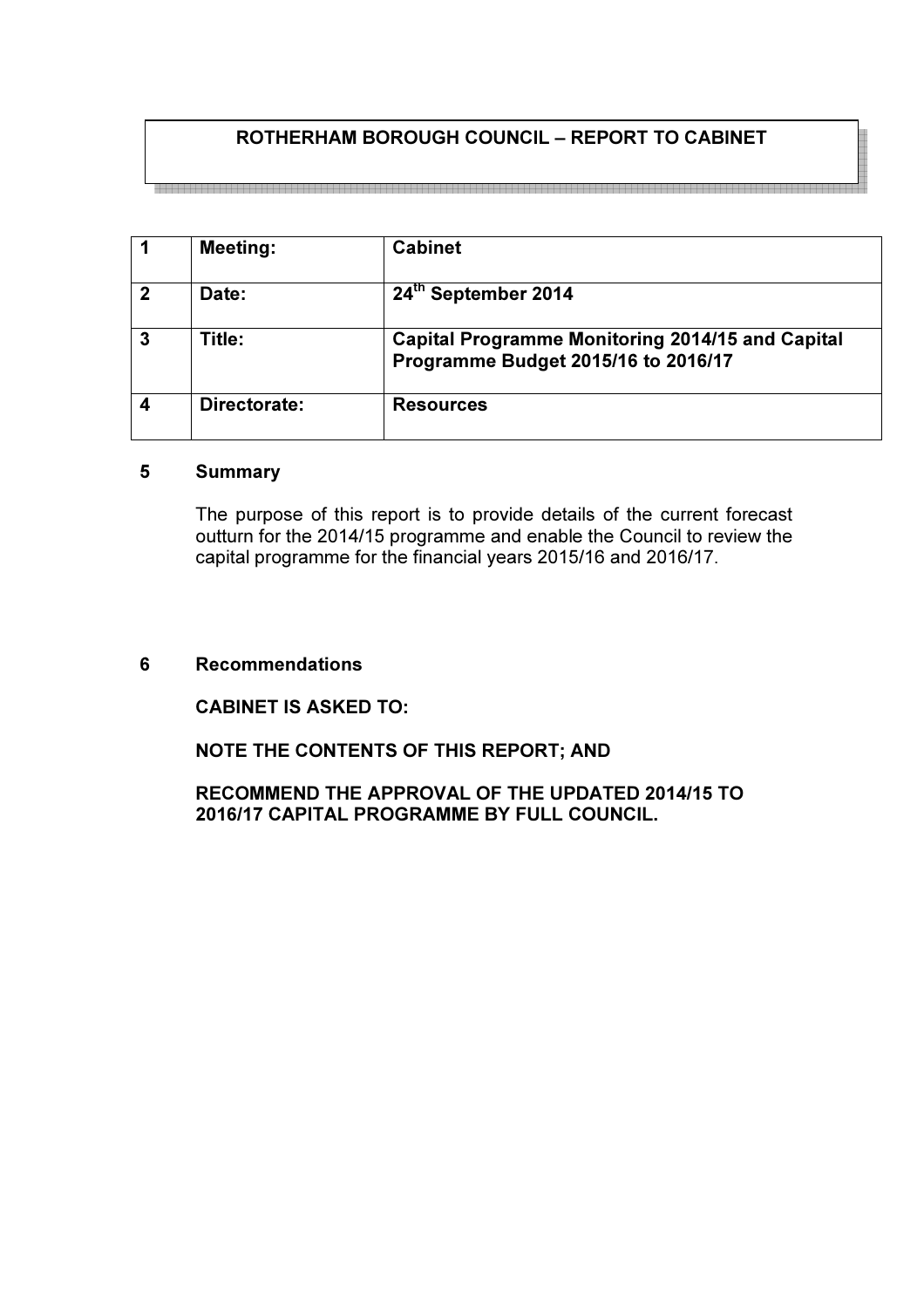# 7 Proposals and Details

#### 7.1 Background - The Capital Programme 2014/15 to 2016/17

The budget process that led to the original Capital Programme for 2014/15 to 2016/17 ensured that the Council's capital investment plans were aligned with its strategic priorities and vision for Rotherham.

In order to maintain that strategic link, and make best use of the capital resources available to the Council, it is important that this programme is kept under regular review and where necessary revisions are made. This programme was initially reviewed in June 2014, following the finalisation of the 2013/14 outturn capital expenditure and financing and has now been the subject of a further review, the results of which are reflected in the Directorate summary table presented below. A detailed analysis of the programme for each Directorate is attached at Appendices 1 to 4.

The financial implications of the Programme are reflected in the Council's Medium Term Financial Strategy (MTFS) and Treasury Management and Investment Strategy.

|                                                 | 2014/15<br><b>Revised</b><br><b>Estimate</b> | 2014/15<br>Variance<br>from<br>Last<br>Report | 2015/16<br><b>Estimate</b> | 2015/16<br>Variance<br>from<br>Last<br>Report | 2016/17<br><b>Estimate</b> | 2016/17<br>Variance<br>from<br>Last<br>Report |
|-------------------------------------------------|----------------------------------------------|-----------------------------------------------|----------------------------|-----------------------------------------------|----------------------------|-----------------------------------------------|
| <b>Directorate</b>                              | £m                                           | £m                                            | £m                         | £m                                            | £m                         | £m                                            |
| Children & Young<br>People's Service            | 12.034                                       | $-1.865$                                      | 8.036                      | $+2.702$                                      | 2.694                      | 0                                             |
| Environment &<br>Development<br><b>Services</b> | 29.400                                       | $+0.654$                                      | 10.658                     | $+2.499$                                      | 1.200                      | 0                                             |
| Neighbourhoods<br>& Adult Services              | 37.100                                       | $-0.230$                                      | 29.513                     | $+1.499$                                      | 28.062                     | <sup>0</sup>                                  |
| Resources                                       | 3.179                                        | $+1.037$                                      | 1.002                      | $+0.532$                                      | 1.002                      | $+0.532$                                      |
| <b>TOTAL</b>                                    | 81.713                                       | $-0.404$                                      | 49.209                     | +7.232                                        | 32.958                     | +0.532                                        |

This updated programme has been prepared in light of the capital resources known to be available to the Council over these financial years, and estimated on a prudent basis.

The Council is continuing to undertake a comprehensive review of its assets and buildings portfolio, with the aim to rationalise both its operational and nonoperational asset holdings, which may contribute both a future capital receipt and a revenue saving.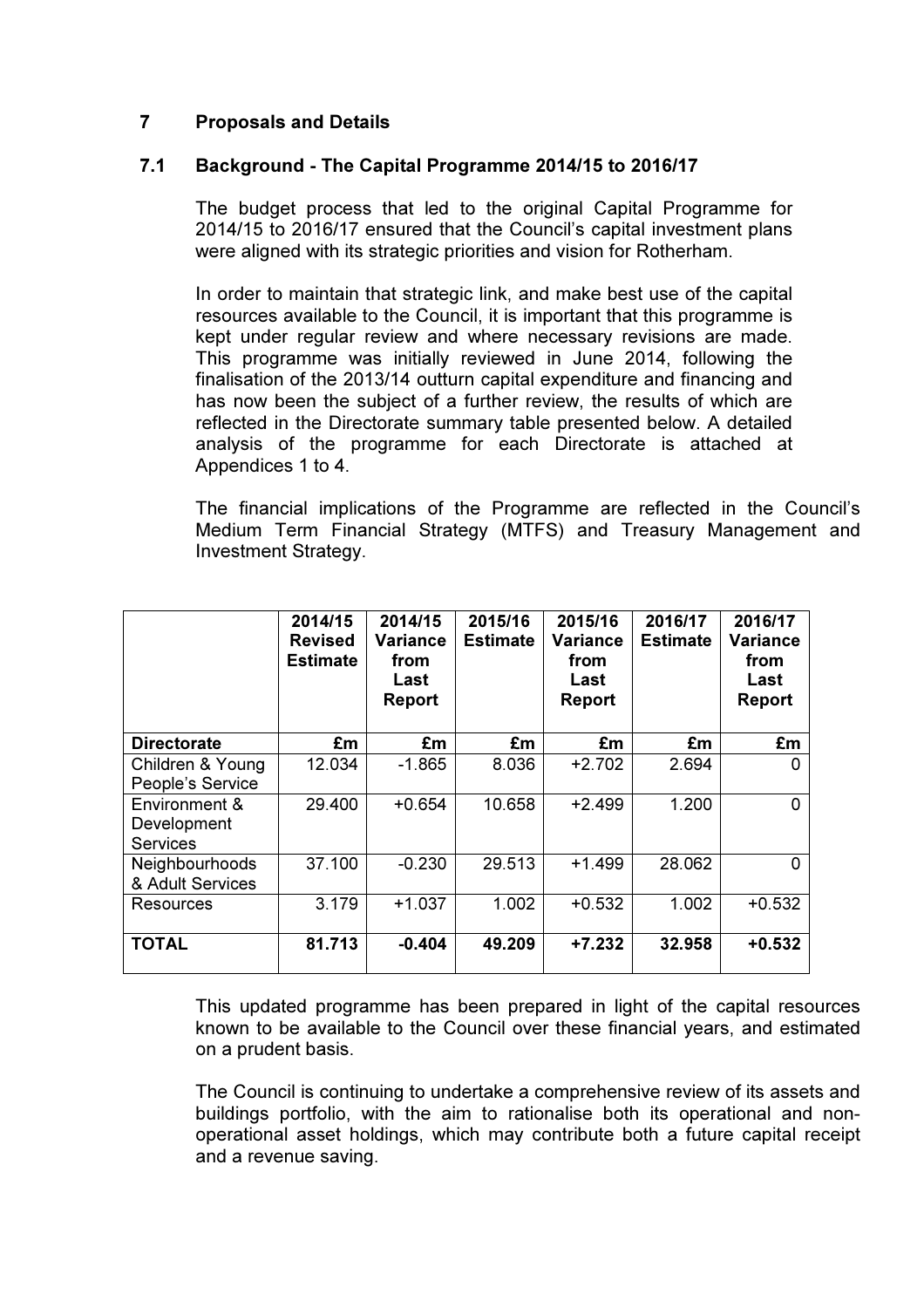### 7.2 Children and Young People's Services Capital Programme 2014/15 to 2016/17

The revised proposed spend for 2014/15 is £12.034m, with a further £10.730m of investment in the remaining two years of the current programme.

A copy of the current full programme is attached to this report at Appendix 1. Commentary on the main aspects of the programme and the nature of the spend is given below, including new schemes at several schools across the Borough required to address the increase in pupil numbers, including the central Rotherham catchment areas where the problem is particularly acute.

#### Primary Schools

Spend on Primary Schools is estimated to be £5.581m in 2014/15, with a further £4.209m of planned spend in 2015/16 to 2016/17. The major investments to note in this area are:

- Work was completed in April 2014 on the Autism Resource at Flanderwell Primary School (£0.205m in 2014/15). This resource will cater for 10 pupils who will benefit from a purpose built facility.
- Works are continuing on the expansion of Wath CE Primary School (£1.070m in 2014/15). The project, which has also seen the renovation of existing classroom and toilet areas is due to complete by the end of September 2014.
- Work is continuing at Dalton Listerdale Junior & Infant School (£1.266m in 2014/15). This project will see a permanent expansion of the school, creating a further four classrooms, to be completed in September 2014.
- The tender report for the School House and Foundation Unit refurbishment at Wales Primary School came in at £0.088m, £35k higher than the budget for this work. In addition, £0.150m has been built into the programme for 2015/16 for 1 additional modular classroom, to deal with an increase in pupil numbers at the school.
- Works are continuing at Badsley Moor Infants School (£0.212m in 2014/15) to construct an extension to form a new main entrance area to the school, together with the conversion of classrooms to form an IT suite and administrative areas. Works have also been carried out to the dining room of £0.023m, funded from the Universal Free School Meals grant, which is discussed in more detail below. This explains the increase in expenditure compared to the previous Cabinet report.
- Design development has begun at the New Central Primary School to be located on Eldon Road Allotment site (£1.500m in 2014/15). Surveys and investigations are continuing, with building on site likely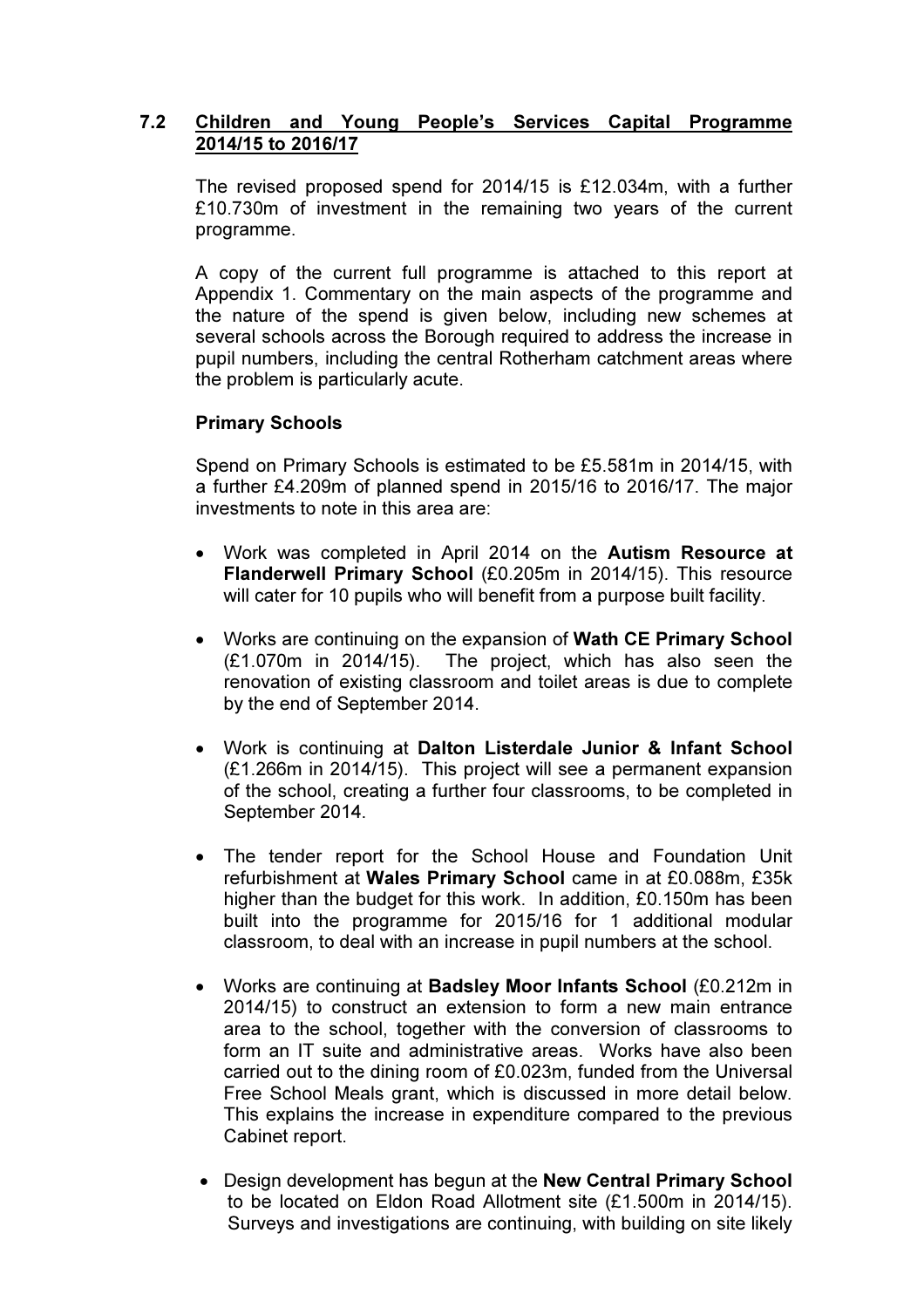to begin in October 2014. Spend has been reprofiled to reflect the delay in works commencing, with £3.839m now estimated to be spent in 2015/16, with works programmed to complete by September 2015.

- Work was completed at the beginning of September on an additional one classroom block at Brampton Ellis Junior School (£0.186m in 2014/15).
- Work was completed at the end of August on an extension to form an additional classroom facility at Thurcroft Infants School (£0.128m in 2014/15).
- The Council has received grant funding of £0.600m in 2014/15 in respect of works required to meet the Government's requirement to provide Free School Meals to infant school pupils. The monies are being spent on capital works to kitchens, including extensions and new kitchen equipment.

#### Secondary Schools

- Maltby Academy (£1.006m in 2014/15). The Council continues to have an interest in the buildings until finalisation of the proposed long term lease of the assets to the Academy and is providing professional and technical support for the project. Building works have now been completed and the school have taken possession of the new buildings.
- Preparation work has been ongoing on the 18 block classroom extension at Wickersley School and Sports College (£1.600m in 2014/15). This has been delayed owing to the need to obtain approval from the PFI funders. The work on site, which is required in order to address an increase in pupil numbers, is due to commence in September 2014, to be completed for July 2015.

# Other Projects

The other major investments to note are:

- Using Government funding minor enhancement works are carried out at schools. The spend on the Capitalised Minor Enhancements programme in 2014/15 is estimated to be £2.003m, these works include:
	- $\circ$  Refurbishment works at The Bridge, required as the facility is being brought under the control of Newman School.
	- o Roofing works at Redscope Primary School.
	- o An extension and refurbishment works at Rawmarsh Sandhill Primary.
	- o Replacement windows at Swinton Comprehensive School.
	- o Replacement windows at Kiveton Park Meadows Junior **School**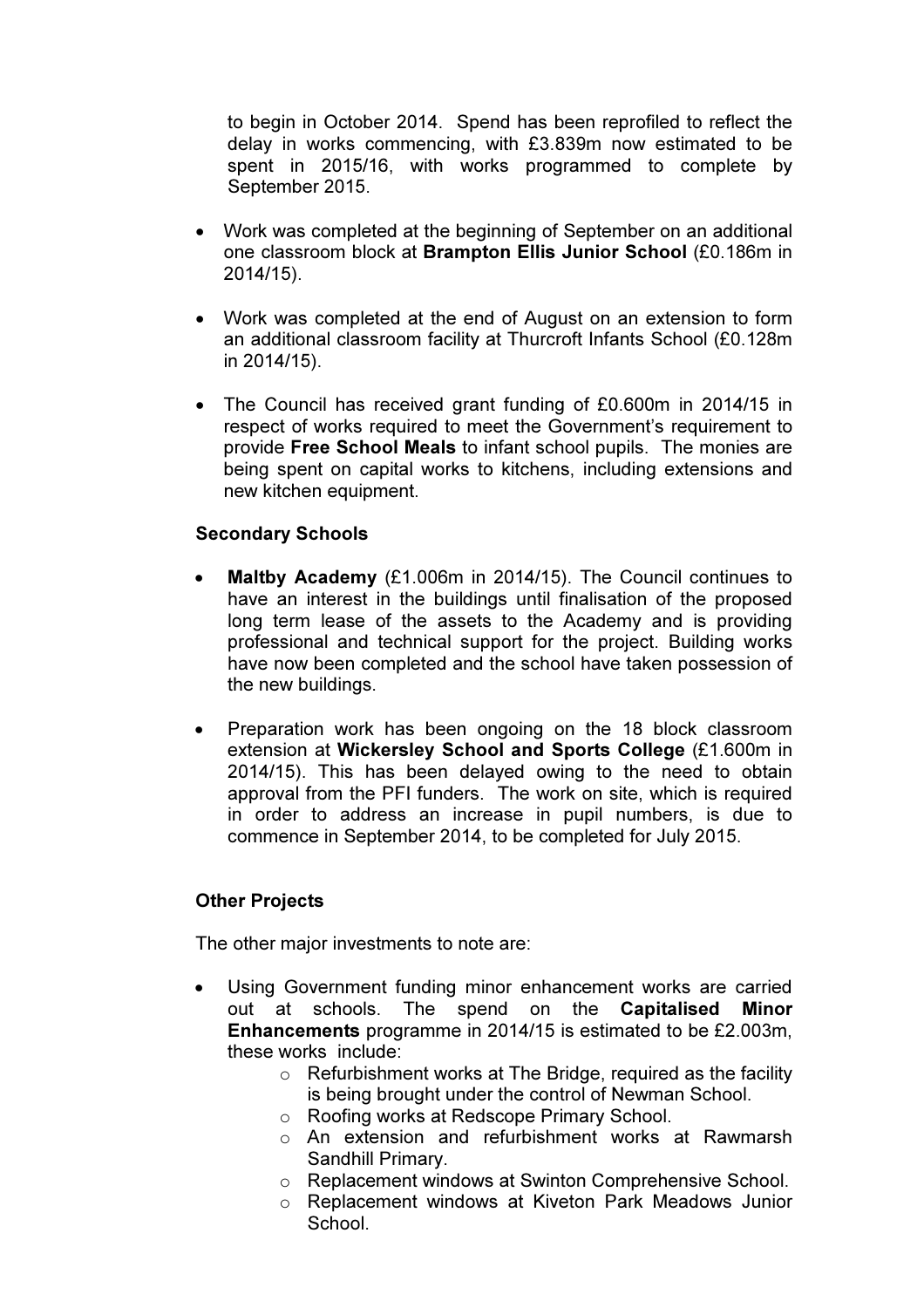- o Repair works and alterations to the School Hall and School House at Wales Primary.
- o A further £3.6m is due to be spent on similar schemes in the remaining years of this programme.
- Devolved Formula Capital Grant (DFCG) is paid annually to schools for them to use on small capital projects. In 2014/15 £1.177m is estimated to be spent with a further £1.368m to be allocated in subsequent years.
- Investment is continuing in the Property Adaptations programme (£0.262m in 2014/15), which will deliver greater capacity in terms of fostering placement.
- Investment is also continuing in the Entitlement for Early Years Provision project (£0.266m in 2014/15), which will allow 2 year olds to take up free early education entitlement.

## Environment and Development Services (EDS) Capital Programme 2014/15 to 2016/17

The revised proposed spend for 2014/15 is £29.400m with a further £11.858m of investment in subsequent years. A copy of the full programme is attached to this report at Appendix 2. Commentary on the main aspects of the EDS programme, that are contributing to the regeneration of the Borough and the enhancement of its infrastructure and the changes to planned spend, are shown below:

#### Culture and Leisure

The overall programme spend in 2014/15 is expected to be £1.381m, which encompasses the projects discussed below.

- Catcliffe Glass Cone (£0.045m in 2014/15). The emergency work on the tower has now been completed.
- In view of the asbestos and re-wiring issues encountered during initial investigations at Wath Library, the building has been included in a full review of Wath town centre properties that are of similar construction. This review will determine whether the project should proceed in 2014/15. £0.155m has been assumed in the 2014/15 capital programme at this stage.
- Brinsworth Parish Council is still seeking funding that will allow the Brinsworth Library project to commence in 2014/15. Works to the building will see it extended to form a combined library and arts centre. £0.499m has been assumed in the 2014/15 capital programme at this stage.
- With regard to the Borough's Library facilities, work facilitating the movement of the customer service centre into Swinton Library is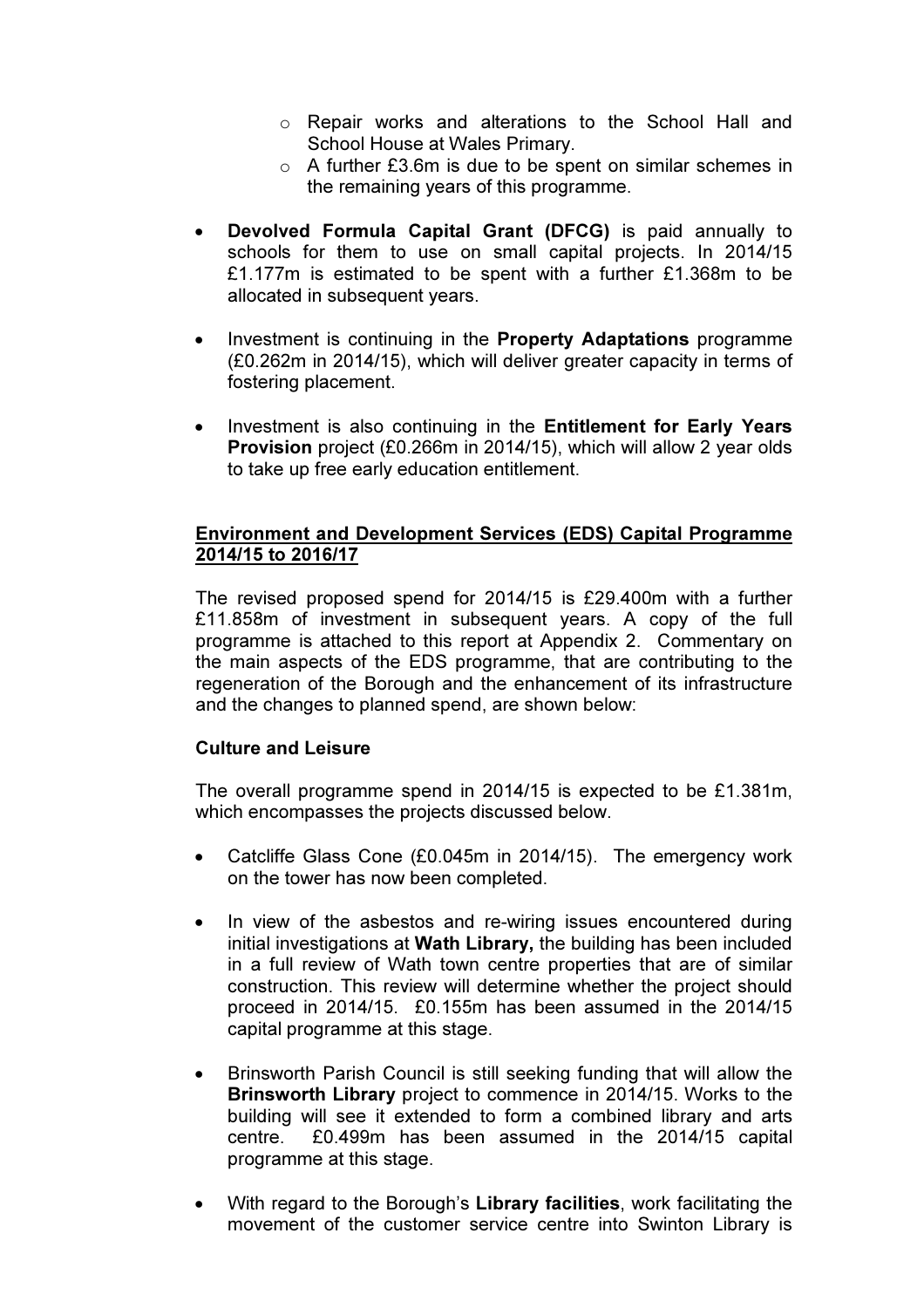nearing completion. The remaining works will be completed, pending a review of library facilities (£0.078m in 2014/15).

- Works commenced in April 2014 on the Rother Valley Country Park project (£0.241m in 2014/15). This project will deliver a new classroom and cycle centre in the park.
- Works related to the discontinuance of Firsby Reservoir are due to take place (£0.125m 14/15) including scalloping of the shoreline, to bring the site back into a good ecological state.

#### Highways

The Council's highways continue to be a priority for investment with £20.233m earmarked in 2014/15 when the current Government funding programme comes to an end. The next round of funding is expected to be announced at the end of 2014. As a result, the Council has not included any proposed grant funded spend to the programme beyond 2014/15 at this time, other than on the major projects (A57 & Pinch Point schemes). The main areas of investment in 2014/15 are:

- The A57 Improvement Scheme (£1.300m in 2014/15). Completion of the scheme was certified on the  $12<sup>th</sup>$  May 2014. The project has provided a dual carriageway and new roundabout, together with associated shared use footways and cycleways, including a new pedestrian, cyclist and horse signalised crossing. It is now anticipated that compensation for land acquisition will not be agreed and paid until 2015/16.
- The LTP Integrated Transport Block (£2.196m in 2014/15). This funding stream will deliver a programme of schemes designed to address problems at identified accident black spots and investment in works that will promote walking, cycling and bus usage across the Borough. It will also be used to co-contribute towards the costs of the Pinch Point Pool Green roundabout scheme.
- The Highway Maintenance programme (£4.283m in 2014/15) will deliver many improvements to the Borough's road infrastructure, including carriageway resurfacing. Works carried over from 2013/14 on Morthern Road and Meadow Bank Road were completed by the end of May 2014 and June 2014 respectively.
- The LSTF/PTE Bids (£2.311m in 2014/15) will deliver a number of schemes including bus, walking and cycling initiatives in the town centre and out towards Rawmarsh along the A633. Specifically, amendments to traffic lights to provide more bus priority and to aid cyclists; and the implementation of a traffic control plan in the town centre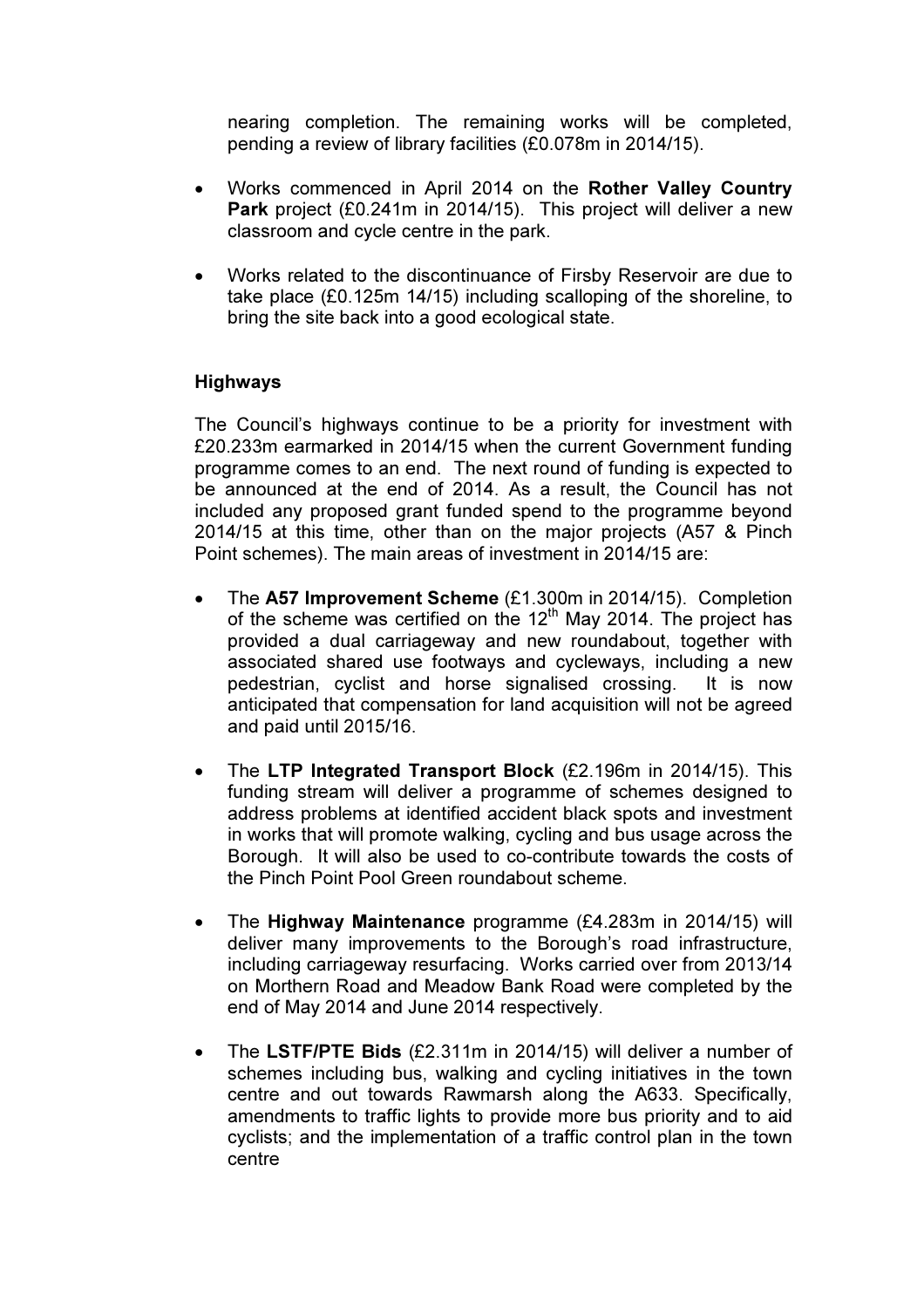- Pinch Point Pool Green roundabout (£4.032m in 2014/15). Replacement of the Main Street Roundabout with a signalised junction. The most significant changes to the scheme are the widening of the Centenary Way approaches to 3 lanes, and accommodating the right turn movements from Main Street and Centenary Way.
- Pinch Point Old Flatts Bridge (£2.175m in 2014/15). Replacement of "Old Flatts Bridge" on the A630 Sheffield Parkway. Works are due to commence on the 29<sup>th</sup> September with a 56 week programme scheduled.
- Street lighting improvements LED Lanterns (£1.208m in 2014/15) and Column Replacement (£0.550m in 2014/15). Two schemes to improve the Borough's lighting infrastructure and reduce energy costs. LED lanterns £3m over three years 2013/14 to 2015/16 and Columns £1.650m over three 2014/15 - 2016/17.

Anticipated spend on Other Highways Projects (£1.508m in 2014/15) has been adjusted to reflect the separate reporting of both Pinch Point and Street Lighting schemes.

#### Other EDS investments

The Council will in 2014/15 continue to invest in the Borough's infrastructure, in particular:

- Rotherham Townscape Heritage Initiative (£1.352m in 2014/15) continues to deliver improvements to the town centre, investing in the renovation of shop frontages, structural works and roof replacements. Works being undertaken include The Three Cranes, George Wright Building and 29-29a High Street which are expected to be completed by December 2014. Work on these projects will involve significant structural repair to the building fabric along with the reinstatement of architectural details. The public realm improvements to the street scene are also being undertaken in 2014/15.
- Flood alleviation works are planned in the following areas in 2014/15:
	- o Drainage Works on Don Street are still on-going due to protracted negotiations and works will now commence in 2014/15 (£0.627m).
	- o Wath upon Dearne (£0.345m in 2014/15), where defective trash screens at the head of the culverted watercourses are to be replaced with more appropriately designed and maintained screens.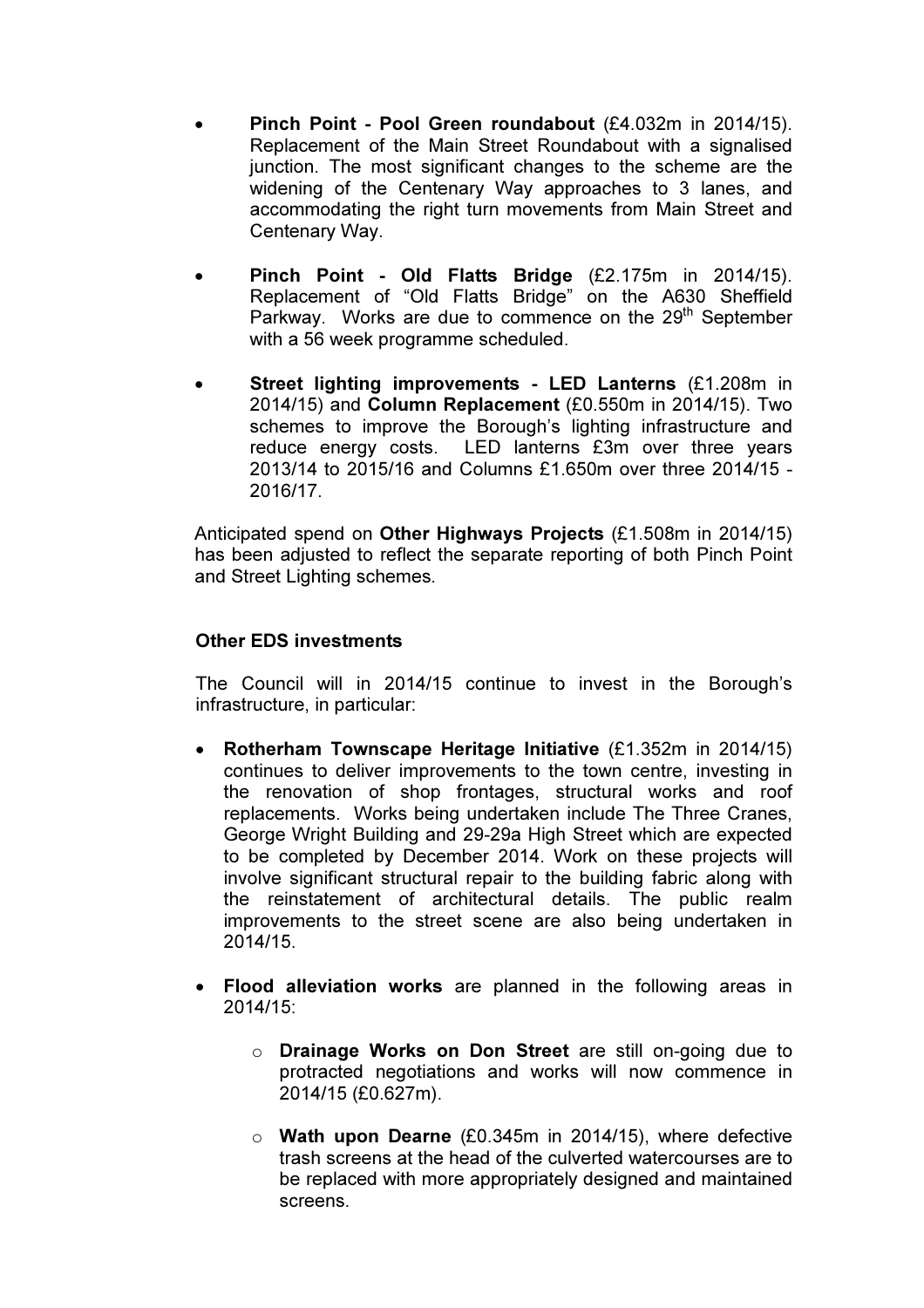- o Aston, Aughton and Swallownest Phase 1 scheme (£0.204m in 2014/15) which will provide individual flood protection to thirty properties and replace defective screens at the head of the culverted water course.
- The Ancillary Services Building project (£0.195m in 2014/15) has completed, leading to the relocation of the York and Lancaster Regimental Museum and works to improve customer access and the overall visitor experience.
- Work on the Bailey House Renovation project (£0.255m in 2014/15) continues. Work is to be carried out to address issues which include the leaking plant room roof, the heating of offices and the replacement of fire doors. The intention is to then move services from both Station Road and Canklow Depots allowing those facilities to be closed. Due to preliminary delays, the development will now be completed in 2014/15.
- The Demolition of Former Council Offices (£0.115m in 2014/15) on Doncaster Gate is almost complete, this will help enhance the value of the site for future disposal and mitigate ongoing maintenance and security costs.
- Aston CSC works to accommodate Dinnington MacAlloy Staff (£0.280m 2014/15). This involves the adaptation of the Aston Joint Service Centre to accommodate additional staffing; the works will generate revenue savings of £40,000 per year.
- The full purchase of two new business investment units at R-Evolution on the Advanced Manufacturing Park site will be completed in 2014/15 (£4.000m) on completion of the development by Harworth Estates, which is expected to be in October 2014. The Council, working with Harworth Estates, is actively seeking tenants for the properties, and is in discussion with a number of interested parties.
- Investment in caged vehicle replacement (£0.312m in 2014/15). This involves the purchase of 10 caged vehicles used to support litter bin emptying and litter picking operations and 1 HIAB vehicle used to support fly tip removal operations.

# Neighbourhoods and Adults Services Capital Programme 2014/15 to 2016/17

The forecast spend for 2014/15 is £37.110m, with a further £57.575m planned in the remainder of the programme. A copy of the full revised programme is attached to this report at Appendix 3.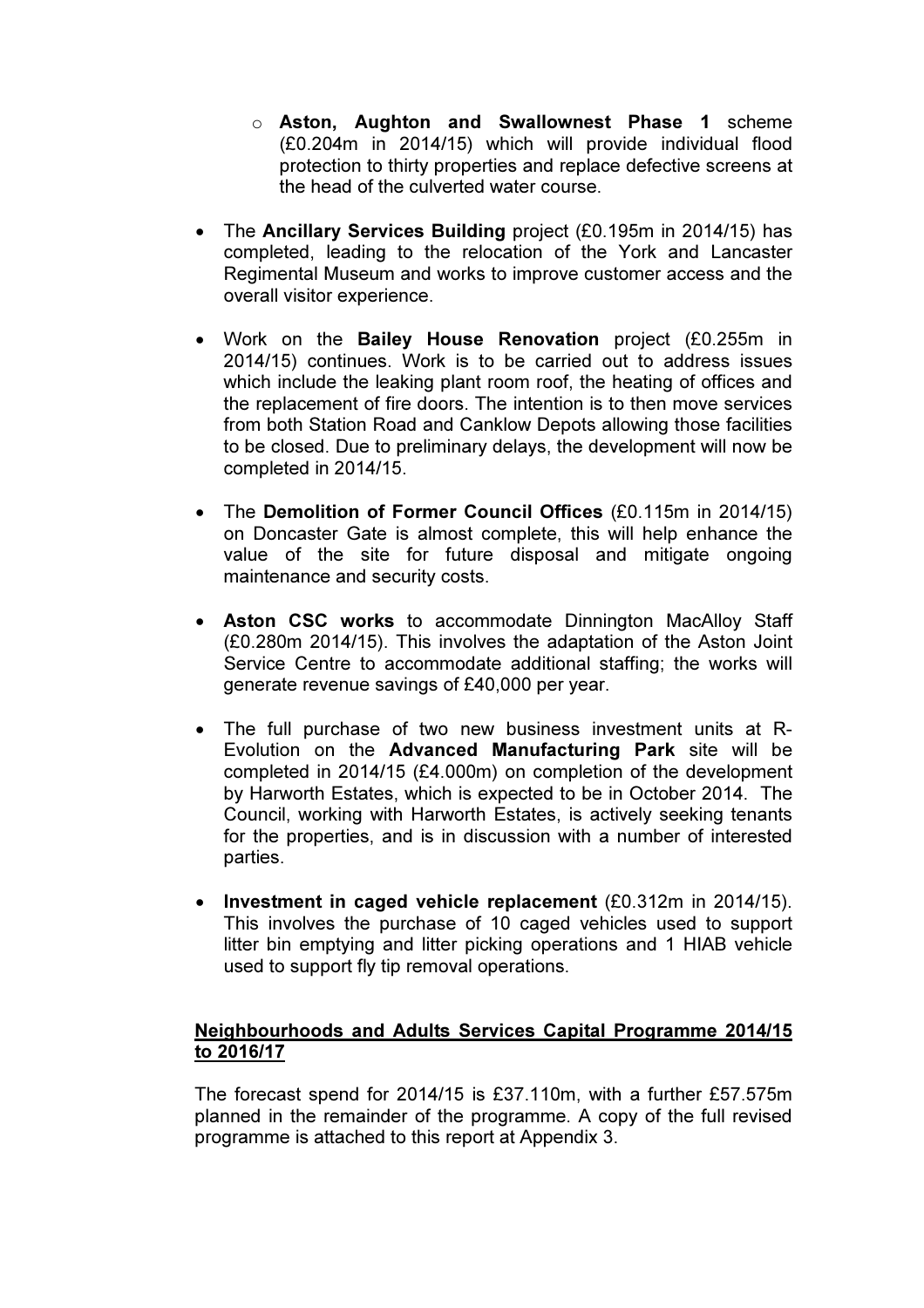#### Adult Services

The Service is estimated to spend £1.178m in 2014/15, the main projects being:

- The **Assistive Technology** scheme continues to its completion (£0.460m in 2014/15). This will enable people requiring care support services to live independently within their own homes through the purchase of telecare equipment. This equipment includes fall detectors and monitoring alarms.
- The REWS (Rotherham Equipment and Wheelchair Service) Equipment programme continues to its completion (0.190m in 2014/15). This involves the purchase of equipment, after Occupational Therapist assessment, to support people within their own homes. Equipment will include a range of specialist bath and shower aids and mattresses and will be managed by Rotherham Foundation Hospital Trust.
- Rothercare Alarms The replacement of 700 existing alarms, with approval having been given to upgrade the existing community alarm units (purchase 4,500 units at a cost of £0.526m) in 2014/15.

#### Neighbourhoods Services

For 2014/15 the Service is estimated to spend £35.922m with a further £57.575m to be invested during the remaining period of the current programme.

A copy of the existing programme is attached to this report at Appendix 3 and the most notable items are detailed below.

Improving Council Housing & Housing Services - The programme for 2014/15 is estimated to spend £29.678m. Notable planned investments in this area are:

Refurbishment Works (£12.986m in 2014/15). This budget is to fund works for internal and external refurbishments to properties. Internal works will include elements such as new kitchens and bathrooms. External elements include re-roofing, external render, fascia's, soffits & bargeboard replacements and outhouse improvements. Total spend to the end of July 2014 was £2.3m with 486 properties have received works through this programme.

**Environmental Works** (£1.612m in 2014/15) – This budget will fund a variety of projects throughout the Borough some of which are currently subject to consultation with tenants and elected members. Current works on site include i) completing a trial property at Birks Holt, Maltby with cladding to the external porch area, and ii) fencing and footpath improvements at Brameld Road, Rawmarsh. Other works still to commence include path way improvements at China Town, Maltby and replacement bin stores at Plantation Court, Dinnington.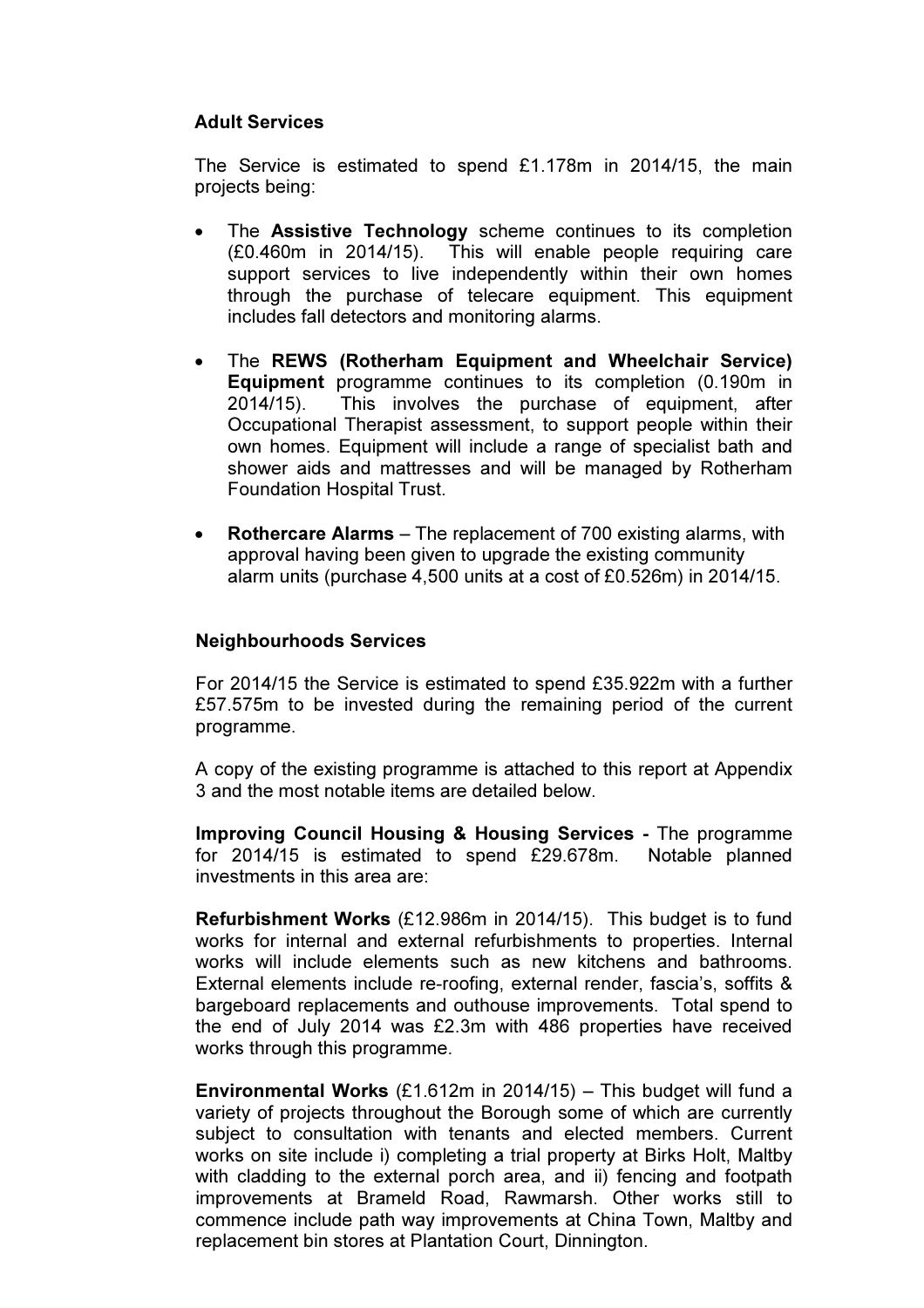Decent Homes Void Programme (£2.900m in 2014/15). This budget is to fund major voids where the cost exceeds £4,000. This often occurs when a previous tenant has refused decency works so properties require new kitchens and bathrooms etc. prior to re-letting. Spend to the end of July 2014 was £0.4m with a total of 54 major voids completed to that point.

The Replacement of Central Heating programme (£3.761m in 2014/15). There is an ongoing programme of Central Heating replacements in order to reduce the revenue burden as a result of increasing repairs to Buderus and Alpha boilers. Total spend to the end of July 2014 was £0.78m with a total of 336 completions.

The New Integrated Housing Management IT System (£0.274m in 2014/15). This budget is to fund the purchase and implementation of the new integrated Housing Management System. Cabinet member for Safe and Attractive Neighbourhoods has approved additional costs of £0.241m to be funded from the HRA at the meeting of 16 June 2014. At this time the available budget has not been amended as it may be possible to fund from slippage elsewhere within the HRA programme as spend forecasts are refined through the year. The position will be updated in the next Cabinet report.

Non-traditional Investment (£1.400m in 2014/15). This budget is to complete the external refurbishment and insulated render works to nontraditional properties. This is part of an ongoing programme to extend the life of non-traditional stock by circa 25 years.

Total spend to the end of July 2014 was £646,835 with 92 completions.

Strategic Acquisitions (£1.537m in 2014/15 and £1.299m in 2015/16). This funding is part of a multiyear commitment to acquire properties to add to the council's social housing stock through the 30 Year HRA Business Plan. Spend to the end of July 2014 was £0.432m with a total of 6 properties purchased in the period at Willow Tree Way, Wickersley. The budget in respect of the Barber's Avenue development has been reprofiled into 2015/16. HCA grant of £0.437m has been received in respect of this development.

**Fair Access To All: Disabled Adaptations (£4.094m in 2014/15) –** This will fund the ongoing provision of disabled adaptations to council and private dwellings. At the end of July 2014 spend on public sector adaptations was £0.390m with a total of 97 completions. For the same period spend on private sector adaptations was £0.427m with 109 completions. The budget for private sector adaptations has increased to reflect rising demand for this service, this will be funded from RTB receipts. Eligibility criteria are being reviewed as there is likely to be pressure on this service in the future.

Investment into Neighbourhood Regeneration & Renewal (£2.037m in 2014/15) is continuing with the most notable projects being: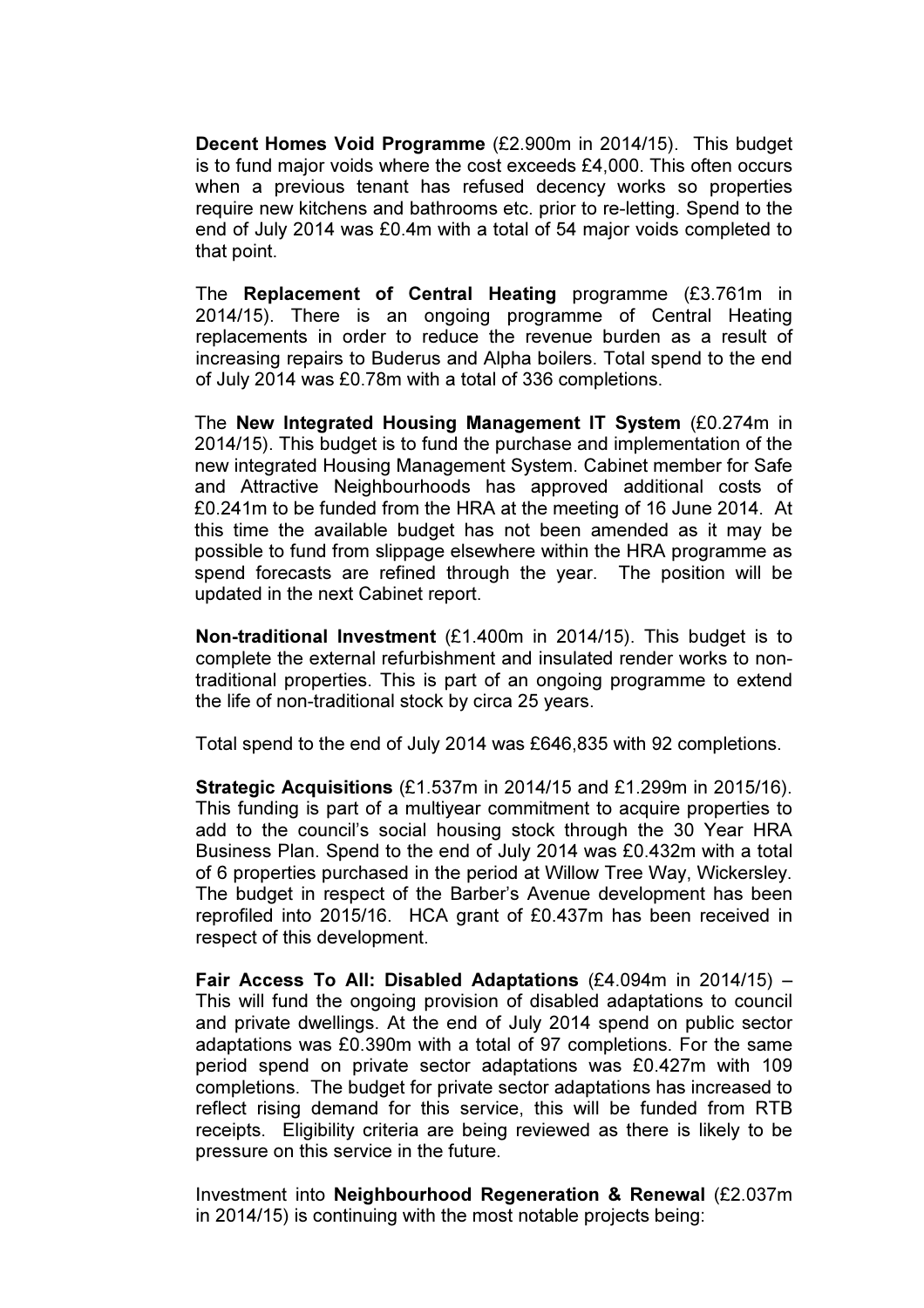Canklow Phase 1 & 2 (£0.721m in 2014/15). This is a multi-year programme of activity to regenerate an area within Canklow through Housing Market Renewal. The project is focused on demolition, buy back and refurbishment of public and private sector properties in the area. At the current time there are 3 properties subject to offers and 4 properties where negotiations are ongoing.

Bellows Road, Rawmarsh, Service Centre Clearance (£0.592m in 2014/15). This is an ongoing Housing Market Renewal scheme and includes the construction of new shop units and the provision of new housing within the area. At the present time a planning application and lease agreement are pending for the re-location of a telephone mast. Asbestos surveys and removal are all outstanding.

Garage Site Investment (£0.250m in 2014/15) - This will fund improvement works to garage sites across the Borough. Works will include re-surfacing to the highway, re-roofing, new doors and general environmental improvements. Works will be issued to contractors for pricing in September 2014.

#### Resources Capital Programme 2014/15 to 2016/17

The Council continues to invest in its ICT infrastructure as part of its ICT Strategy, with £2.142m estimated to be spent in 2014/15 and a further £0.940m estimated to be spent in the following 2 years. The Strategy is focussed on ensuring the Council is able to support effectively the services it delivers and promote new, innovative, ways of working that will result in greater efficiencies and effectiveness. The most notable projects are:

- o Developing Customer Access and On-line Self Service. Making customers' data available on-line in a secure way to improve customer service and realise efficiencies by moving transactions from more expensive contact channels.
- o Upgrading Key Financial Management Systems to support ongoing improvements to the Council's financial management capability.
- o The Electronic Document Records Management project, designed to enable staff to access the information they need to do their jobs from any location and to reduce the amount of paper document storage.
- $\circ$  The Migration of the Council's Data Network to new providers and the deployment of new networking equipment, enabling continued delivery of faster broadband services.

Other Resources expenditure includes a further £300,000 secured capital loan facility and a £190,000 capital grant for the ongoing High Street re-development in the Town Centre.

In addition, the Cabinet meeting of  $9<sup>th</sup>$  July 2014 agreed to underwrite a total of £1.596m, along with a contingency budget of £0.124m, spread over the next three years, in respect of the Broadband Delivery UK (BDUK) Project which will further enhance the provision of high speed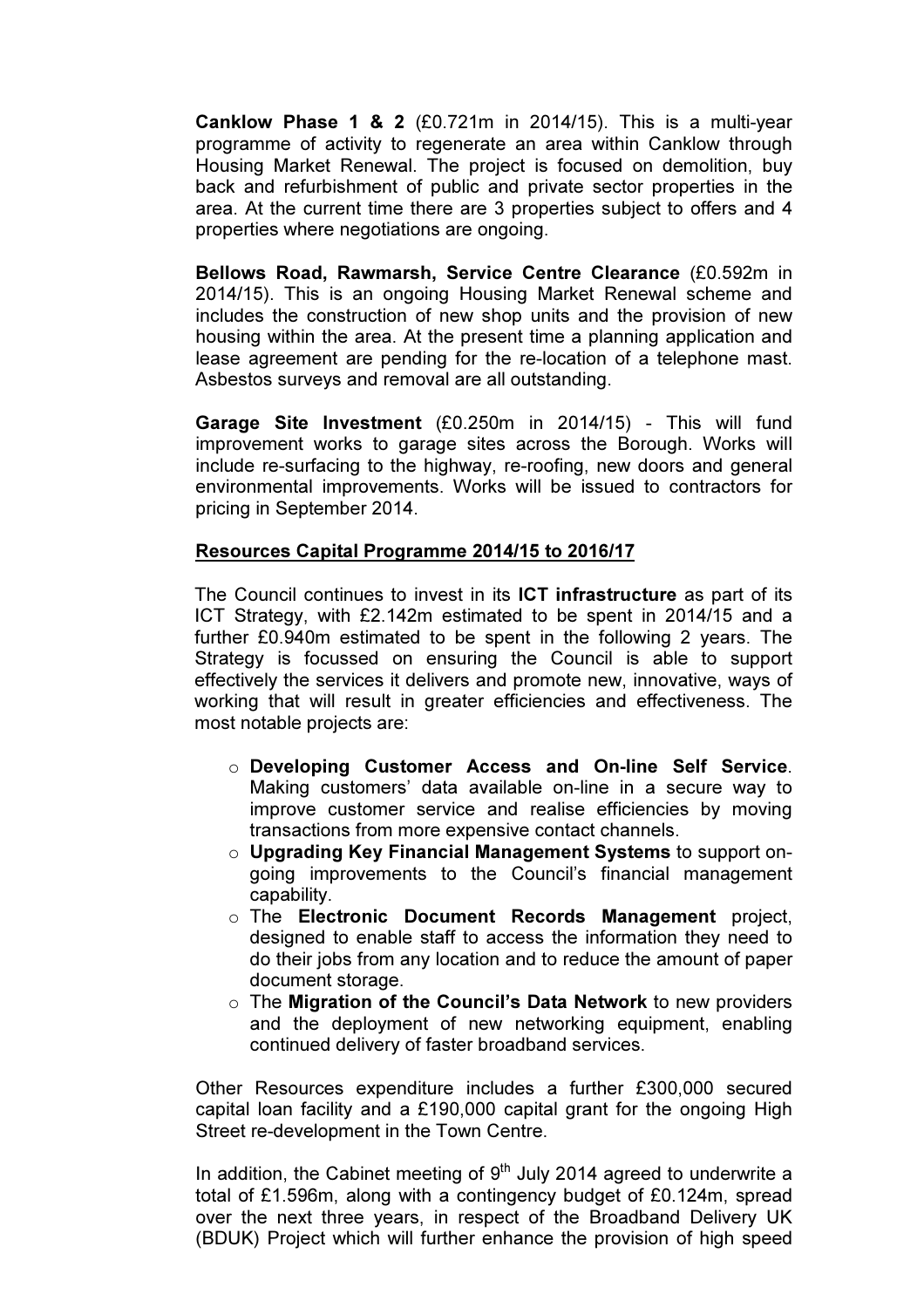broadband across South Yorkshire. At this stage it is expected that SCR Infrastructure Funding will be available for this project, but approval for the use of this funding will not be known until later in the year.

# 7.3 Funding of the Programme

 The table shown below outlines the funding strategy associated with the schemes profiled above and detailed in the Appendices 1 to 4.

| <b>Funding</b>                                | 2014/15<br><b>Estimate</b> | 2014/15<br>Variance<br>from<br>Last<br>Report | 2015/16<br><b>Estimate</b> | 2015/16<br>Variance<br>from<br>Last<br>Report | 2016/17<br><b>Estimate</b> | 2016/17<br><b>Variance</b><br>from<br>Last<br><b>Report</b> |
|-----------------------------------------------|----------------------------|-----------------------------------------------|----------------------------|-----------------------------------------------|----------------------------|-------------------------------------------------------------|
|                                               | £m                         | £m                                            | £m                         | £m                                            | £m                         | £m                                                          |
| Grants &<br>Contributions                     | 33.007                     | $+0.455$                                      | 8.888                      | $+4.635$                                      | 3.623                      | $+2.000$                                                    |
| Unsupported<br>Borrowing                      | 16.035                     | $-1.385$                                      | 13.076                     | $+2.397$                                      | 2.252                      | $-1.468$                                                    |
| <b>Usable</b><br>Capital<br>Receipts          | 2.414                      | $+0.721$                                      | 0.332                      | $\Omega$                                      | 0.332                      | 0                                                           |
| Major<br><b>Repairs</b><br>Allowance<br>(HRA) | 21.566                     | $-0.195$                                      | 20.864                     | $+0.200$                                      | 20.664                     | 0                                                           |
| Revenue<br>Contributions                      | 8.691                      | 0                                             | 6.049                      | 0                                             | 6.087                      | 0                                                           |
| Total                                         | 81.713                     | $-0.404$                                      | 49.209                     | +7.232                                        | 32.958                     | $+0.532$                                                    |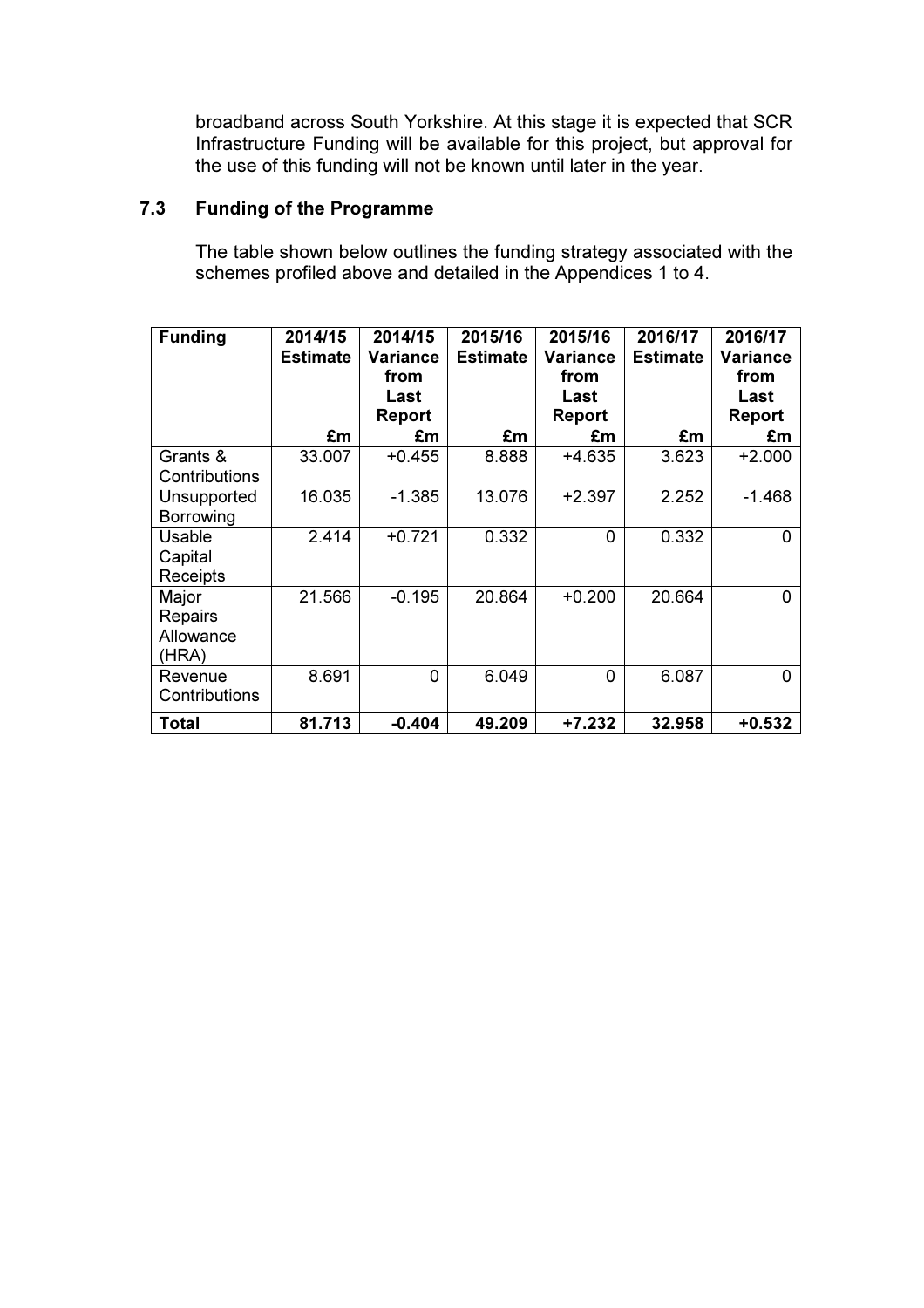# 7.3 Amount of Capital Expenditure on a Ward Basis

The table shown below shows the expenditure associated with the schemes profiled above, and detailed in the Appendices 1 to 4, on a Ward basis.

|                                             | 2014/15<br><b>Previous</b><br>Report | 2014/15<br><b>Revised</b><br><b>Estimate</b> | 2014/15<br>Variance<br>to<br><b>Previous</b><br>Report | 2015/16<br><b>Previous</b><br>Report | 2015/16<br><b>Revised</b><br><b>Estimate</b> | 2015/16<br>Variance<br>to<br><b>Previous</b><br>Report | 2016/17<br><b>Previous</b><br>Report | 2016/17<br><b>Revised</b><br><b>Estimate</b> | 2016/17<br>Variance<br>to<br><b>Previous</b><br>Report |
|---------------------------------------------|--------------------------------------|----------------------------------------------|--------------------------------------------------------|--------------------------------------|----------------------------------------------|--------------------------------------------------------|--------------------------------------|----------------------------------------------|--------------------------------------------------------|
| <b>ANSTON &amp;</b><br><b>WOODSETTS</b>     | 88                                   | 332                                          | 244                                                    | 36                                   | $\Omega$                                     | $-36$                                                  | 36                                   | $\Omega$                                     | -36                                                    |
| <b>BOSTON CASTLE</b>                        | 7,518                                | 8,038                                        | 520                                                    | 379                                  | 925                                          | 546                                                    | 9                                    | 0                                            | -9                                                     |
| <b>BRINSWORTH &amp;</b><br><b>CATCLIFFE</b> | 3,267                                | 3,129                                        | $-138$                                                 | 35                                   | 1,744                                        | 1.709                                                  | 35                                   | 0                                            | $-35$                                                  |
| <b>DINNINGTON</b>                           | 37                                   | 171                                          | 134                                                    | 36                                   | 0                                            | $-36$                                                  | 36                                   | 0                                            | $-36$                                                  |
| <b>HELLABY</b>                              | 54                                   | 2,089                                        | 2,035                                                  | 14                                   | 1,303                                        | 1,289                                                  | 14                                   | 0                                            | $-14$                                                  |
| <b>HOLDERNESS</b>                           | 1,197                                | 1,021                                        | $-176$                                                 | 31                                   | 100                                          | 69                                                     | 31                                   | 0                                            | $-31$                                                  |
| <b>HOOBER</b>                               | 164                                  | 186                                          | 22                                                     | 14                                   | $\Omega$                                     | $-14$                                                  | 14                                   | $\Omega$                                     | $-14$                                                  |
| <b>KEPPEL</b>                               | 35                                   | 300                                          | 265                                                    | 35                                   | 0                                            | $-35$                                                  | 35                                   | 0                                            | $-35$                                                  |
| <b>MALTBY</b>                               | 1,054                                | 1.054                                        | $\Omega$                                               | 20                                   | $\Omega$                                     | $-20$                                                  | 20                                   | 0                                            | $-20$                                                  |
| <b>RAWMARSH</b>                             | 1,512                                | 2,135                                        | 623                                                    | 33                                   | 1,268                                        | 1,235                                                  | 160                                  | 160                                          | $\mathsf{O}$                                           |
| ROTHER VALE                                 | 430                                  | 438                                          | 8                                                      | 19                                   | $\Omega$                                     | $-19$                                                  | 19                                   | 0                                            | $-19$                                                  |
| <b>ROTHERHAM</b><br><b>EAST</b>             | 2,955                                | 1,739                                        | $-1,216$                                               | 2,651                                | 3,839                                        | 1,188                                                  | 51                                   | 0                                            | $-51$                                                  |
| <b>ROTHERHAM</b><br><b>WEST</b>             | 42                                   | $\overline{c}$                               | $-40$                                                  | 42                                   | 0                                            | $-42$                                                  | 42                                   | 0                                            | $-42$                                                  |
| <b>SILVERWOOD</b>                           | 18                                   | 129                                          | 111                                                    | 18                                   | $\Omega$                                     | $-18$                                                  | 18                                   | 0                                            | $-18$                                                  |
| <b>SITWELL</b>                              | 17                                   | 0                                            | $-17$                                                  | 17                                   | 0                                            | $-17$                                                  | 17                                   | 0                                            | $-17$                                                  |
| <b>SWINTON</b>                              | 289                                  | 10                                           | $-279$                                                 | 39                                   | 0                                            | $-39$                                                  | 39                                   | 0                                            | $-39$                                                  |
| <b>VALLEY</b>                               | 3.501                                | 1.364                                        | $-2,137$                                               | 32                                   | $\Omega$                                     | $-32$                                                  | 32                                   | 0                                            | $-32$                                                  |
| <b>WALES</b>                                | 936                                  | 795                                          | $-141$                                                 | 150                                  | 250                                          | 100                                                    | 27                                   | 0                                            | $-27$                                                  |
| <b>WATH</b>                                 | 1,704                                | 1,631                                        | $-73$                                                  | 52                                   | 0                                            | $-52$                                                  | 52                                   | 0                                            | $-52$                                                  |
| <b>WICKERSLEY</b>                           | 3,168                                | 205                                          | $-2,963$                                               | 34                                   | 60                                           | 26                                                     | 34                                   | 0                                            | $-34$                                                  |
| <b>WINGFIELD</b>                            | 61                                   | 47                                           | $-14$                                                  | 14                                   | $\mathbf{0}$                                 | $-14$                                                  | 14                                   | 0                                            | $-14$                                                  |
| <b>ALL WARDS</b>                            | 54.070                               | 56.898                                       | 2.828                                                  | 38,276                               | 39.720                                       | 1.444                                                  | 31,691                               | 32,798                                       | 1,107                                                  |
|                                             |                                      |                                              |                                                        |                                      |                                              |                                                        |                                      |                                              |                                                        |
| <b>TOTAL</b>                                | 82,117                               | 81,713                                       | $-404$                                                 | 41.977                               | 49.209                                       | 7,232                                                  | 32,426                               | 32,958                                       | 532                                                    |

# 8. Financial Implications

These are contained within the body of this report. Any revenue implications from the revised programme have been fully reflected in the Council's latest 2014/15 revenue forecast and its updated Medium Term Financial Strategy.